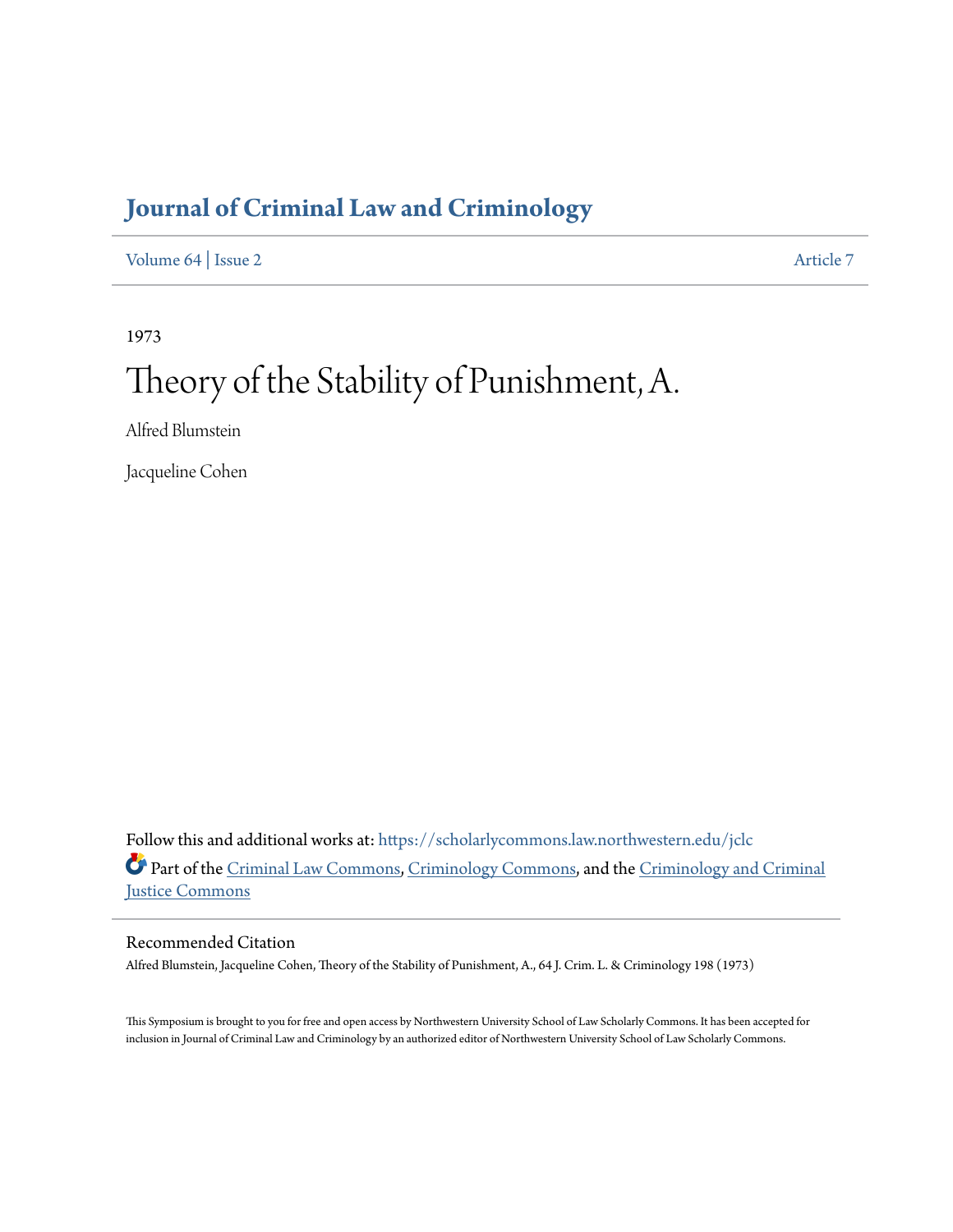#### **A** THEORY OF THE STABILITY OF **PUNISHMENT**

ALFRED BLUMSTEIN\* **AND JACQUElINE** COHEN\*\*

One of the more interesting theses advanced by Durkheim, and subsequently **by** others, is that crime is a "normal" and not a pathological attribute of society "provided that it attains and does not exceed a certain level for each social type." **I** Durkheim meant **by** this that a particular level **of** crime is "an integral part of all healthy societies." 2 Far from being some aberrant form of societal maladjustment, it is a necessary result of the same phenomena which promote and maintain social solidarity.<sup>3</sup>

For Durkheim, the essential mechanism contributing both to the stability of a society and to the natural occurrence of crime was the "collective conscience" or "the totality of beliefs and sentiments common to average citizens of the same society."<sup>4</sup> When these beliefs and sentiments are **held** strongly by most of the members of a society, they form the social glue which binds the individuals in the society together. Yet, because of the unavoidable individual variations in the degree to which these sentiments are held, there will always be persons whose individual embodiment of the collective conscience is insufficiently developed. As a result, these persons will often engage in actions which are a serious affront to the collective conscience, and thereby defined as criminal.

**The** collective conscience, then, provides a cognitive structure which serves as the basis for

**\*** Director, Urban Systems Institute, Carnegie-Mellon University.

**\*\*** Research Assistant, Urban Systems' Institute, Carnegie-Afellon University.

**£ E. DURKHEIM, TiE RULES** OF SOCIOLOGICAL M.THOD **66 (S.** Solovav & J. Mueller transls. 1964). **<sup>2</sup>***Id.* at **07.**

**•** It should be emphasized that Durkheini was quick to point out that societal normality should not be confused with individual normality. While the existence of<br>some crime is normal for society, that does not mean<br>that the individual criminals are to be considered nor-<br>mal. The fact that there are persons with poor control meclanisns may **be** determined **by** the social structure, but these persons are, nevertheless, maladjusted at the level of the individual. Similarly, he maintains that **while** crimc is nornmal that does not mean that it should not be regarded with displeasure. Just as a pain is a normal, **yet** uncomfortable attribute for biological organisms, so crime is a normal, but abhorrent feature of social life.

**I E. DURKHEIM,** TnE DivisIoN **OF** LABOR **IN SOCIETY** 79 **(G.** Simpson transl. 1964).

organizing individuals into a collectivity by providing them with a group identity. At the same time this structure partitions the class of possible and actual behaviors into those which are acceptable and those which are unacceptable, thereby creating the possibility of crime. That is, actions can only be deemed as criminal in the context oi a body of rules held in common and governing the way men live together.

One of the more recent attempts to document this Durkheimian notion is the work of-Kai Erikson.<sup>5</sup> Once again, the presence of crime in societies is regarded as natural and emanating from the same process which preserves social stability. Erikson, however, speaks of this fundamental process in the less esoteric terms of boundary maintenance, which is the continual clarification of the normative outlines of a particular social group. As the cultural integrity of the group is specified and reinforced, the phenomenon of crime is also born.

In addition to accounting for the origin of crime, both Durkheim and Erikson outline the subsequent functional role of crime, or more accurately of the social reaction to crime, for a social group. At the same time that crime arises out of the mechanism for social solidarity, the reaction to crime also contributes to the maintenance of that social solidarity. As the society acts to punish the criminal, it also articulates the sentiments or norms characteristic of the society and reinforces them in its members. Thus, not only is crime in a society natural, but the response to it serves a useful purpose **by** continually clarifying and reaffirming the essential beliefs which define that society.

**An** important corollary to the notion that crime is both natural and functional for social life is that the extent of crime in **any** particular social group will generally be maintained at a specific level. While the optimal **level** may vary with social type, the observed level-in any given group will rarely fall short of or exceed the relevant optimum. Durkheim even suggests that it may **be** possible to specify exactly the optimum level of crime for the various social types.<sup>6</sup> Furthermore, Erikson's

<sup>&</sup>lt;sup>6</sup> K. Erikson, The Wayward Puritans 3–29 (1966).<br><sup>6</sup> E. Durkheim, *supra* note 1, at 66.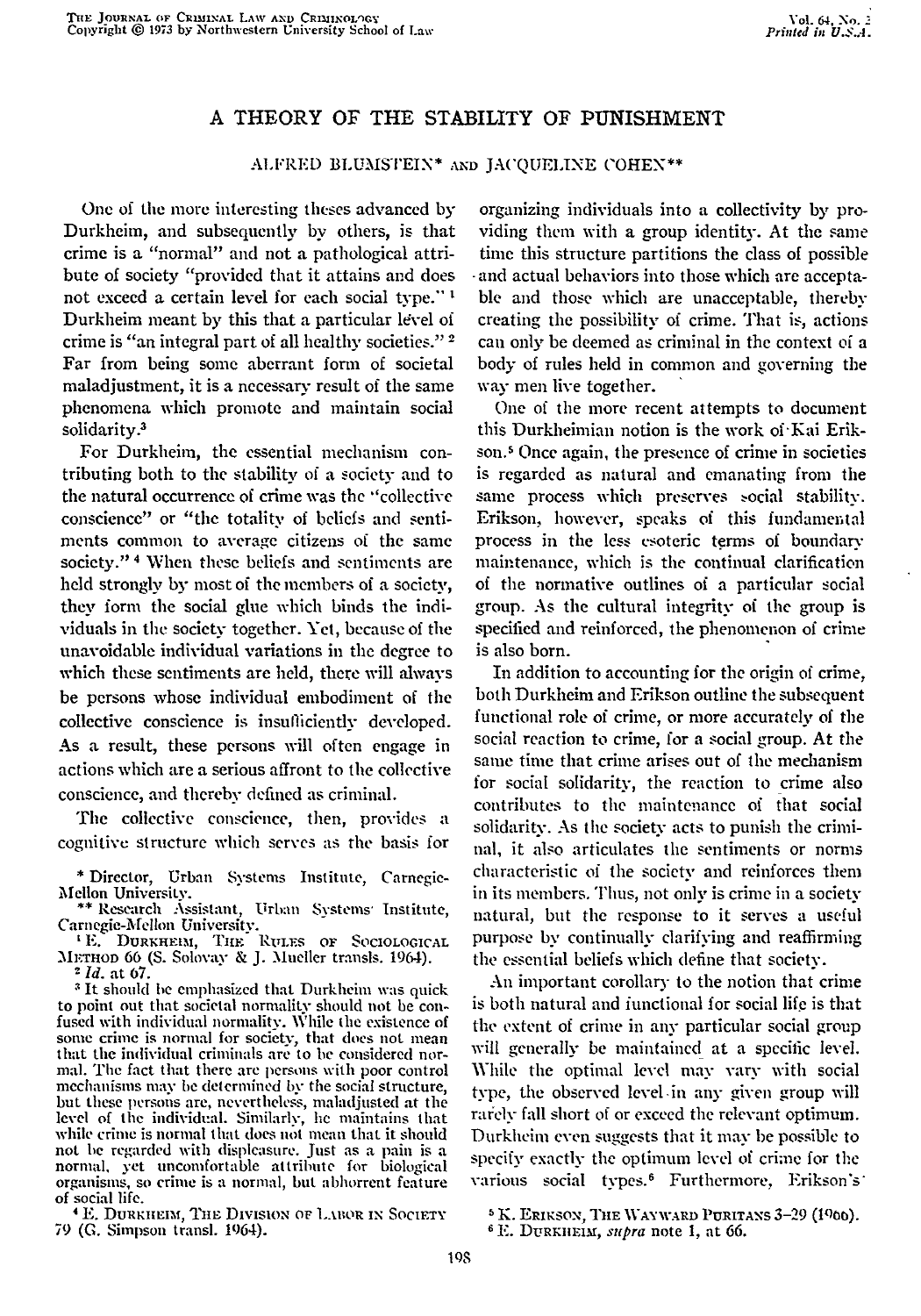work includes an attempt to offer some empirical evidence for this claim.'

In this paper, the preceding analysis of the existence of stable levels of crime will be critically re-examined and an alternative position about the constancy of *punishinent* will be offered. It is our contention that in their discussions of criminality and deviance both Durkheim and Erikson were not referring to the class of all acts which would be considered criminal or deviant if discovered. Rather, they were concerned with only those acts which are publicly recognized as criminal (deviant) and punished in some way. An alternative account of the stability of punishment is then developed by formulating the phenomenon in terms of a homeostatic process. Finally the analysis will be subjected to empirical testing using data from the United States and Norway.

#### THE **STABILITY OF PUNISHMENT**

At first glance the notion that there is a stable level of crime for any society seems to have some clear empirical implications which can be examined. A closer look, however, reveals that there are enormous difficulties attending the measurement of levels of crime. In the strict sense, the level of crime would have to include any act which is a violation of some criminal statute. This is, however, extremely difficult **if** not impossible to determine.

In the first place, not all crimes can be detected. When a distinction is drawn between crimes with victims, such as assault and robbery, and private crimes, such as prohibited narcotics use or sexual practices between consenting adults, it is apparent that in the absence of extensive spying or selfreporting, most private crimes will go undetected. There are also an indeterminate number of victim crimes which are never reported (this is most common in the case of rape). Furthermore, even in the cases where crimes are detected, there are wide variations in the degree of enforcement and in some cases a known infraction is completely ignored by the authorities. Thus, while the level of reported or detected crimes can be determined with some effort, there is no way of knowing exactly how many crimes have been perpetrated without public awareness. It is, therefore, uninformative to speak of a stable level of crime in this strict sense.

There are indications in Durkheim's and Erikson's works that both men, when they speak of

**7** K. EanxsoN, *supra* note 5, at 163-81.

stable levels of crime, are referring only to those crimes which come to public attention through the punishment of the wrongdoer. For example, Durkheim stated that "an act is criminal when it *offends* strong and defined states of the collective conscience." 8 Similarly, Erikson maintained that "deviance is not a property *inherent in.* any particular kind of behavior; it is a property *conferred upon* that behavior by the people who come into direct or indirect contact with it." **9** Furthermore, for both men a crime is known by the characteristic reaction to it, namely its punishment. In each case, the primary concern is with crimes for which there is a public awareness of and response to the act. The level of crime theyspeak of, then, includes only those acts which are publicly recognized as crimes and punished accordingly. Hence, it is not the level of actual criminal behavior which is stable, but rather the level of punished criminal acts.

#### A BEHAVIOR DISTRIBUTION **AND** PuNIsHmENT **THRESHoLDs**

In order to explore the interaction between behavior and its punishment, we posit a statistical distribution of general form,  $f_B(x)$ , representing the distribution of crime-related behavior in a society. The notion of such a distribution is not new; it has been used and discussed by Cavan<sup>10</sup> and by Wilkins.<sup>11</sup> The basic concept of the distribution reflects the diversity of conduct in any society, ranging from the severely criminally deviant to the compulsively moralistic. The general structure of this distribution is depicted in Figure 1. For simplicity, we initially consider only the one-dimensional distribution. The actual distribution is, of course, far more complex. The FBI, for example, uses 29 crime types in its Uniform Crime Reports, and even these are highly aggregated.

We can hypothesize that in this behavior space a society establishes a boundary threshold, *B0,* which defines unacceptable or criminal behavior, that is, individuals who engage in behavior  $B > B_0$ are deemed to be punishable. We might introduce here a punishment severity function, g(B), which is monotonic increasing with B, to reflect the expected severity of the punishment to be imposed on an individual convicted of behavior B.

Under this model, we can then denote the

**<sup>8</sup>**E. **D UEXmH,** *supra* note 4, at 80 (emphasis added). **<sup>9</sup>***K.* EgXISON, *supra* note **5,** at 6 (emphasis in origi- nal).

**<sup>10</sup>** R. Cavan, *The Concepts of Tolerance and Contraculture as Applied to Delinquency,* in 2 **SOCIOLOGICAL** Q. culture as Applied to Delinquency, in 2 Socio*rogical Q.*<br>243–58 (1961).<br><sup>11</sup> L. WILKINS, Social Deviance (1964).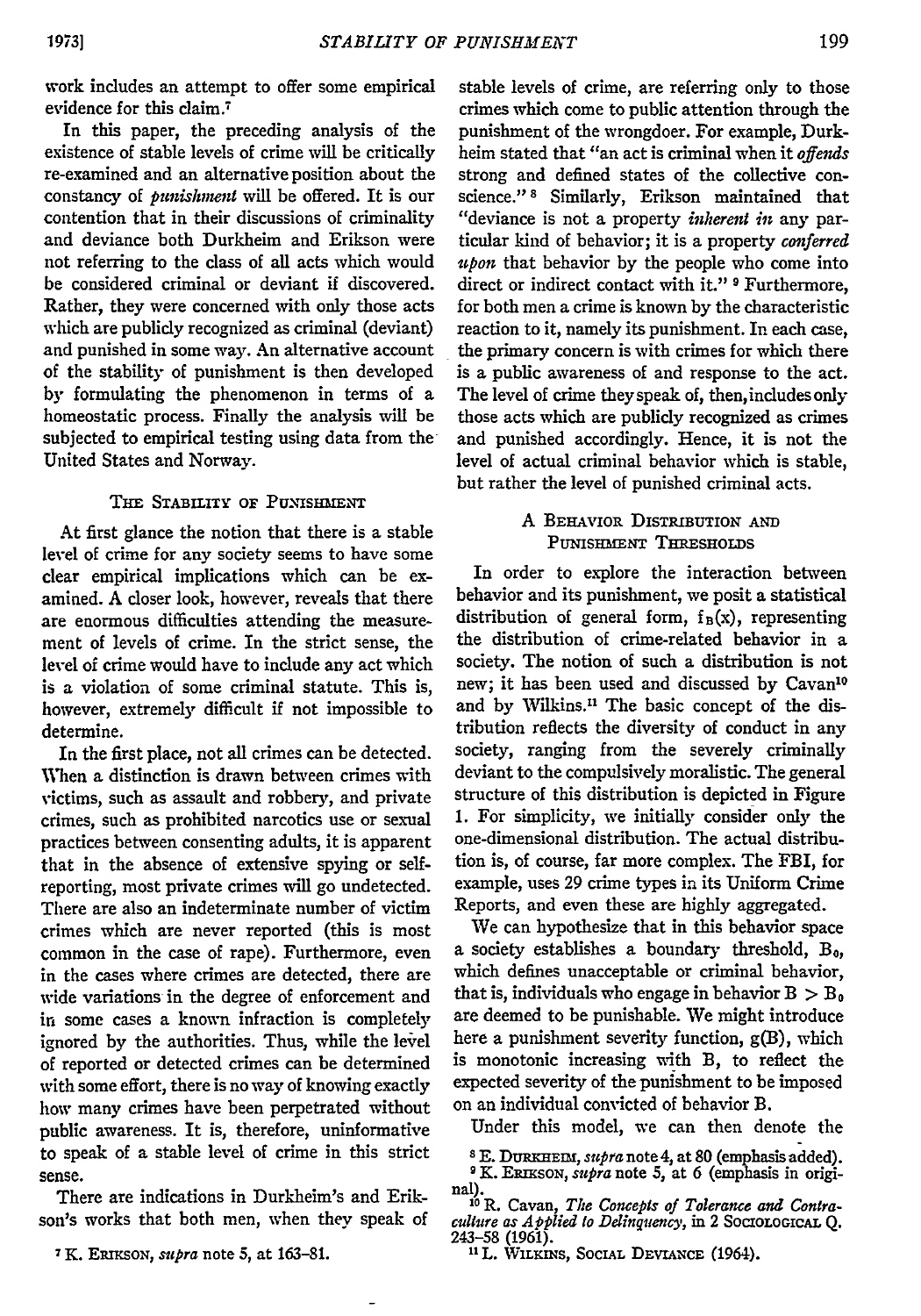

punishment delivered by the society as the followinglintegral:

$$
\alpha = \int_{B_0}^{\infty} g(x) C(x) f_B(x) dx \qquad (1)
$$

where C(B) is the probability of the arrest and conviction of someone who has engaged in behavior B. This integral represents the gross punishment meted out by the society. If C(B) represented the rate of conviction of people engaged in behavior B, then the integral  $\alpha$  would represent a rate (say an annual rate) of punishment.

We hypothesize here that in a given society, during a relatively stable period, there is a balance of forces that maintains  $\alpha$  fairly constant. The rationale for this argument is fundamentally that the level of punishment in a society is homeostatic. That is, there are a variety of processes in the society which operate to maintain a constant level of punishment, and this level adapts to changing levels of actual crimes as reflected in shifts in the behavior distribution. Under this hypothesis, if behavior were to become less deviant through a decrease in the occurrence of infractions (i.e., a shift to the left in the behavior distribution), an issue explored by both Durkheim<sup>12</sup> and Erikson,<sup>13</sup> then the society would respond according to Durkheim's model by re-defining previously minor infractions as crimes, and punishing these. The result would be the stable maintenance of a reasonable amount of punishment.

In this process, for instance, if  $\alpha(B_0)$  decreases as a result of the behavior shift, then we would see the threshold reestablished to a new value,  $B_0' < B_0$ , which encompasses more types of behavior as crimes, so that  $\alpha'(\mathbf{B_0'}) = \alpha(\mathbf{B_0}) = \alpha$ .

On the other hand, if the population were to become more deviant through a shift of the distribution to the right, then the society can choose to retain the same punishment thresholds,  $B_0$ , and accept the consequently higher values of punishment,  $\alpha' > \alpha$ . Alternatively, the society could accommodate to the shift by revising its standards toward greater leniency. It does so by creating new thresholds,  $B_0' > B_0$ , or by creating revised punishment procedures and adjusting these such that the punishment integral,  $\alpha$ , remains constant. Thus:

$$
\alpha = \int_{B_0}^{\infty} g(x) C(x) f_B(x)
$$
  
= 
$$
\int_{B_0}^{\infty} g'(x) C'(x) f'_B(x) dx
$$
 (2)

The social factors accounting for this hypothesized withdrawal reaction could certainly include economic considerations. Increased punishment implies increased expenditures for processing and confinement as well as lost economic activity of those punished, and the society may be unwilling to undertake this increased economic burden. But there would also be considerations of social stability, which try to avoid alienating too large a portion of the population from the society by labeling them and their associates as deviant, and thereby risking the fundamental stability of the society.

#### IMPRISONMENT **RATE AS A MEASURE OF** PUNISMIENT

While the argument for a stable  $\alpha$  may well be reasonable, it is empty without some empirical validation, which requires indications of a society's punishment behavior. There could be many such

<sup>&</sup>lt;sup>12</sup> E. DURKHEIM, *supra* note 1.

<sup>&#</sup>x27;3K. **ER1RBON,** *supra* note **S.**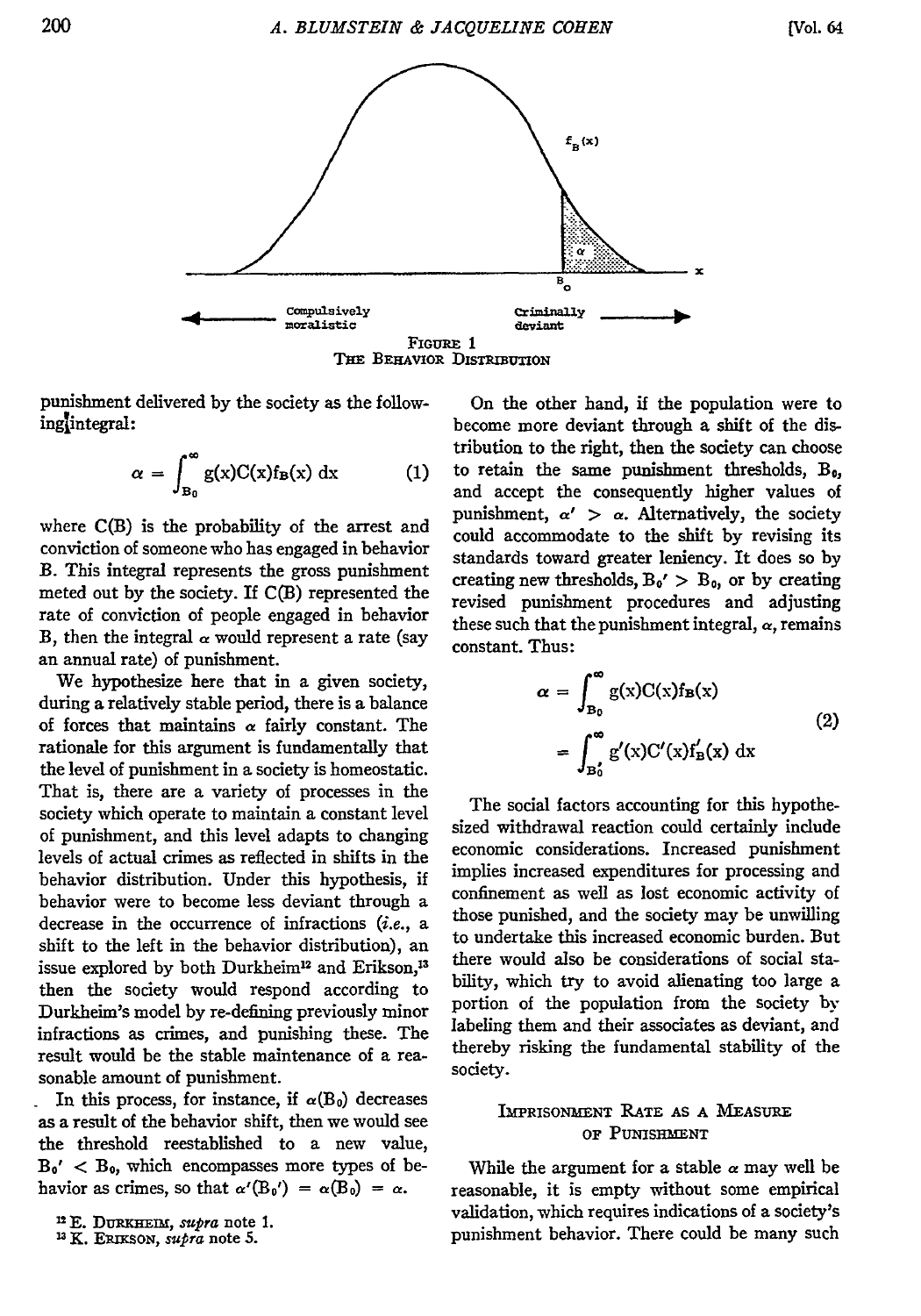

ANNUAL IMPRISONMENT RATE IN THE UNITED STATES: 1930-70

indicators. Among the possibilities are arrest rate, conviction rate, imprisonment rate, and prison populations. We first explore the imprisonment rate and its time history as a measure of punishment.

Even **if** these data prove to be stable, however, this would still fall short of definitive proof of the argument for a stable  $\alpha$ . First, punishment takes many forms in a society, and each form has its characteristic severity. In addition to prisons, there are juvenile institutions, mental institutions, and various forms of community supervision and restraint. Even prior to conviction, arrest and trial represent punishment in themselves. Nevertheless, we believe that the severity of punishment in prison sufficiently dominates these other forms to warrant principal attention initially. If the imprisonment data are found to be reliable and the process is found to be stable, then it would be appropriate to explore these other forms of punishment to determine the stability of their time trends.

Figure 2 depicts the imprisonment rate in the United States in prisoners per 100,000 population for the period 1930-1970.11 It can be seen from

Figure 2 that over that period the imprisonment rate was reasonably constant, having an average value of 110.2 prisoners per 100,000 population and a standard deviation during that time (as shown by the dotted lines) of **8.9** prisoners per 100,000 population. The coefficient of variation is thus 8.1 percent. The stability of the time series is especially noteworthy when it is considered that the population of the United States increased **by** over **50** percent in this same period.

The anomalous points are principally those during World War II (when the military represented an available alternative for many who might otherwise have been in prison). Somewhat less apparent is explanation for the peak around 1940. Were the peak to have been in 1940 alone, then the completeness of the census data for that year might have been blamed. The peak, however, spreads from 1938 to 1941, and so it could have been a depression aftermath effect, a war precursor, or simply a smoothing factor applied to smooth out a real 1940 peak. Even when these anomalies are included, however, the rate remains surprisingly stable.

The stability is more apparent in Figure **3,** in

**<sup>,</sup>U. S. CENSUS BUREAU, STATISTICAL HISTORY OF SUNIrrED** STATES **FROm** COLONIAL TnExs **TO PRESENT** (1960). U. S. DEP'T OF COMMERCE, STATISTICAL AB-

sTRAcT or **THE UNIED STATEs-1970 (1970); U. S. DEPT** or CoMRrcE, STATISTICAL **ABSTRACT** or **TnE UN=TED** STATEs-1972 **(1972).**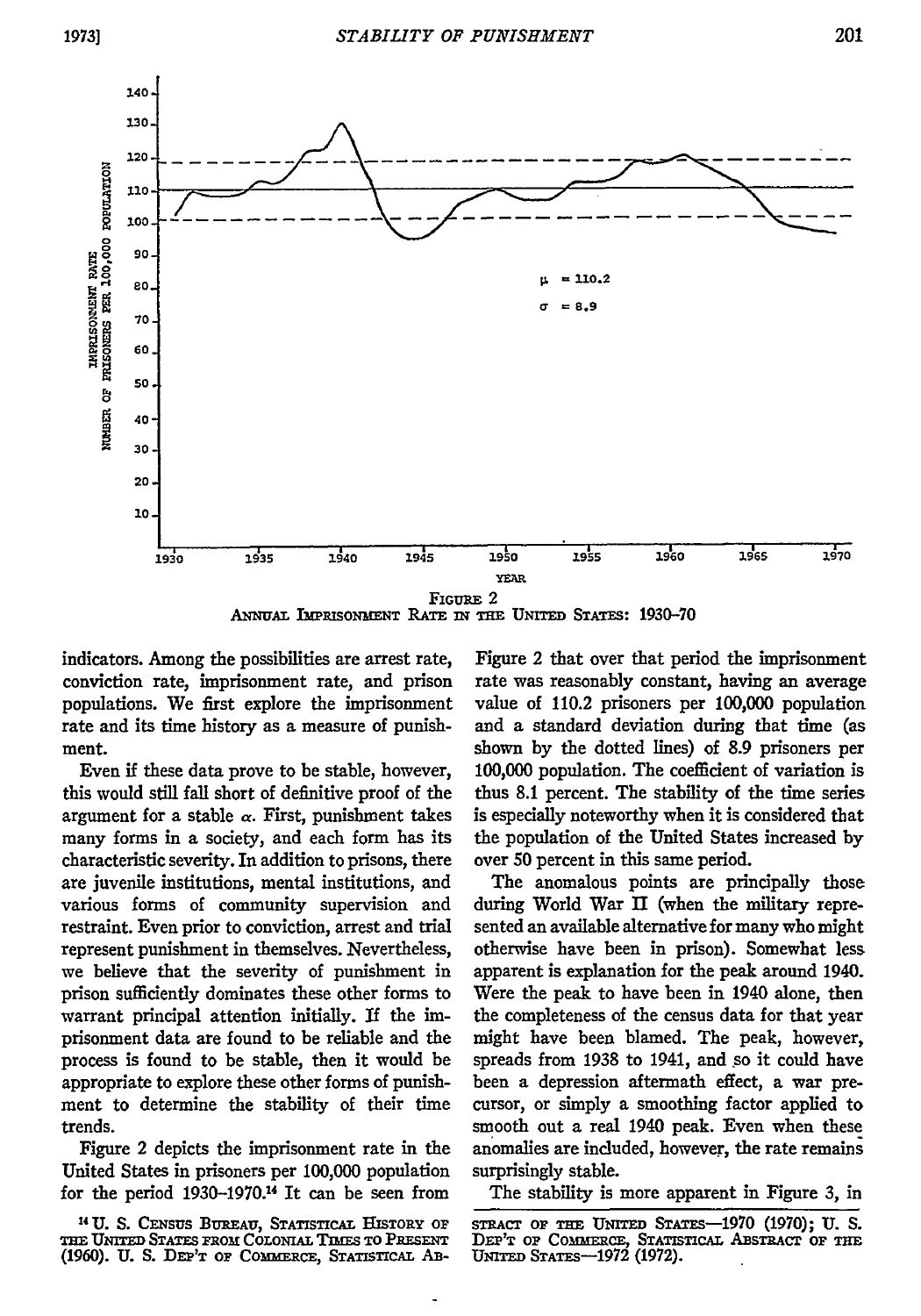

ANNUAL IMPRISONMENT RATE IN THE UNITED STATES: 1930-37, 1946-70

which the data for the years 1938-1945 have been dropped. The slightly revised mean is thus 109.6; the standard deviation drops to 5.9, and the coefficient of variation is 5.4 percent.

It is interesting to note that the imprisonment rate since 1961 has shown a distinct downward trend. This is in marked contrast to the **31** percent increase in reported arrests between 1960 and 1970. One possible explanation for the declining imprisonment rate could be saturation of existing institutions. It might be that all the available prison cells are filled, and the increasing population divided into the fixed number of prisoners would cause the rate to decline. It turns out, however, as shown in Table 1, that even the absolute number of prisoners has been declining since 1961. Furthermore, there is considerable evidence that prisons in the U.S. are far from saturated. In fact, there has been an increasing tendency throughout most of the nation for shorter prison sentences, for more use of probation and for other forms of community supervision.

#### **CROSS-CULTURAL** COMPARISON

It is reasonable to expect that even if the value of  $\alpha$  is constant, its value would vary from one society to another. One would expect, in particular

that a more homogeneous society, with less variability in its behavior distribution would have an imprisonment rate significantly lower than a more heterogeneous society that is otherwise comparable. This argument derives from a consideration of the distance in the behavior distribution. An individual with behavior  $B_1 < B_2$  is presumed to reject  $B_2$  and to exert some pressure for punishment of  $B_2$ . For a fixed  $B_1$ , this pressure is hypothesized to be a monotonic increasing function **h(D)** of the distance  $D = B_2 - B_1$ . As the variance of the behavior distribution increases, there is a greater frequency of the larger distances, and hence a higher imprisonment rate.

Similarly, one would expect that in two otherwise similar societies, the more permissive would have a lower  $\alpha$ . Here, the two societies differ in their **h(D)** function, with the operational definition of "society **1** is more permissive than society 2" being that  $h_1(D) < h_2(D)$ .

With respect to a punitive society, it is less dear how its punishment rate would respond. It might be that a "disciplining" society would have a higher value of  $\alpha$  because it punishes more severely *(i.e.,* a higher value for the h function) or it might have a lower value because its people are more disciplined, (*i.e.*, the variance of the  $f_B(x)$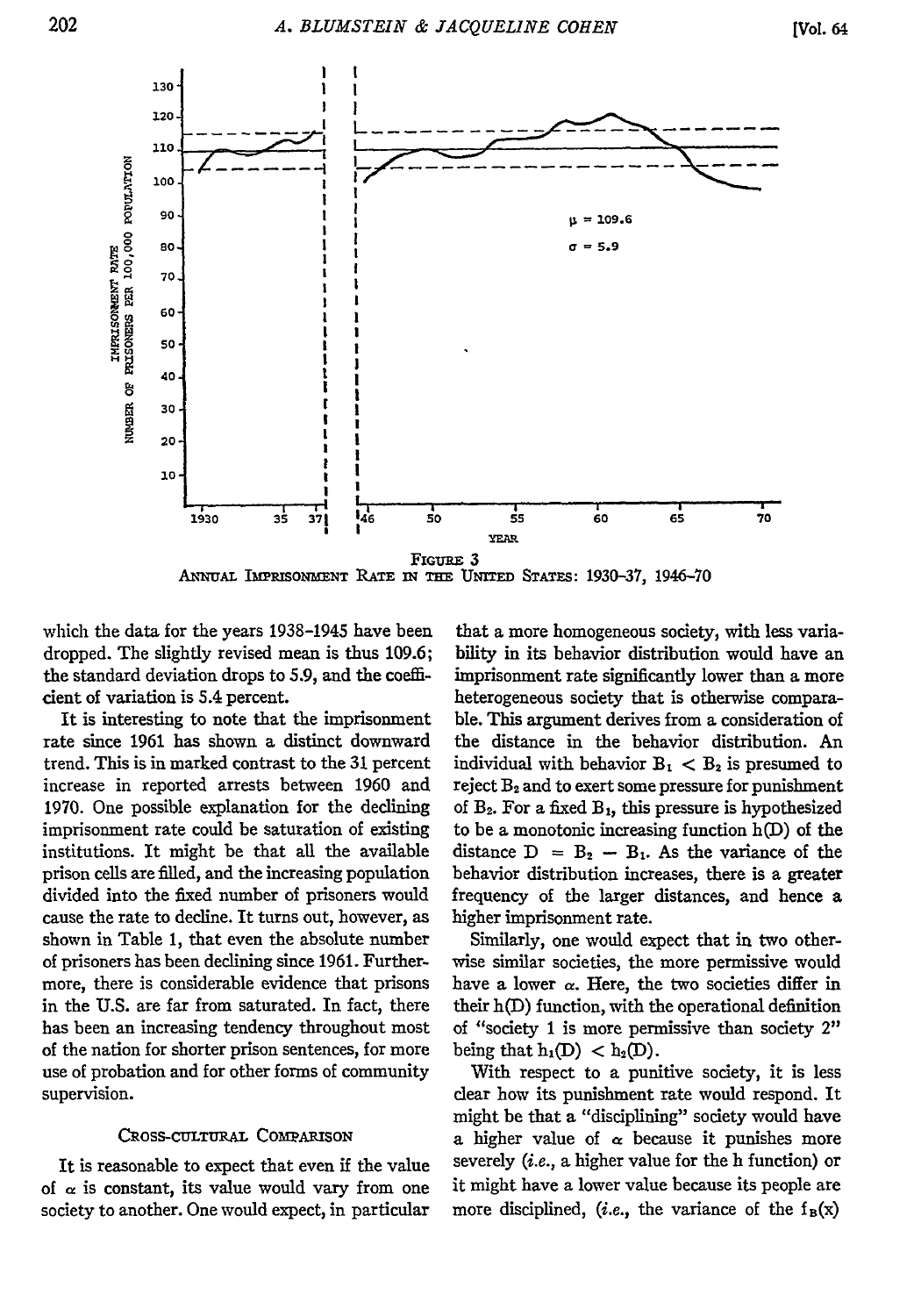#### STABILITY OF PUNISHMENT

| <u> Chillo Cinilo Import Ivechnicho, 1900</u> |                                          |                                               |                                  |                              |                                          |                                          |                                  |
|-----------------------------------------------|------------------------------------------|-----------------------------------------------|----------------------------------|------------------------------|------------------------------------------|------------------------------------------|----------------------------------|
| Year                                          | Prison<br>Population                     | <b>U.S.</b><br>Population**<br>(in Thousands) | Prisoner<br>Rate<br>per 100,000  | Year                         | Prison<br>Population                     | U.S.<br>Population**<br>(in Thousands)   | Prisoner<br>Rate<br>Per 100,000  |
| 1930<br>1931<br>1932<br>1933                  | 127,495<br>137,082<br>137,183<br>136,947 | 123,188<br>124,149<br>124,949<br>125,690      | 103.5<br>110.4<br>109.8<br>109.0 | 1951<br>1952<br>1953<br>1954 | 165,680<br>168,233<br>173,579<br>182,901 | 154,360<br>157,020<br>159,636<br>162,417 | 107.3<br>107.1<br>108.7<br>112.6 |
| 1934<br>1935                                  | 138,220<br>144,665                       | 126,484<br>127,362                            | 109.3<br>113.6                   | 1955<br>1956                 | 185,915<br>189,575                       | 165,270<br>168,174                       | 112.5<br>112.7                   |
| 1936<br>1937                                  | 143,573<br>149,357                       | 128,181<br>128,961                            | 112.0<br>115.8                   | 1957<br>1958                 | 195,414<br>205,493                       | 171,229<br>174,882                       | 114.1<br>118.8                   |
| 1938<br>1939<br>1940                          | 159,382<br>161,075<br>173,706            | 129,964<br>131,028<br>132,122                 | 122.6<br>122.9<br>131.5          | 1959<br>1960<br>1961         | 207,446<br>212,953<br>220,149            | 177,830<br>180,671<br>183,691            | 117.7<br>118.6                   |
| 1941<br>1942                                  | 165,439<br>150,384                       | 133,402<br>134,860                            | 124,0<br>111.5                   | 1962<br>1963                 | 218,830<br>217,283                       | 186,538<br>189,242                       | 120.8<br>118.3<br>115.7          |
| 1943<br>1944                                  | 137,220<br>132,356                       | 136,739<br>138,397                            | 100.4<br>95.6                    | 1964<br>1965                 | 214,336<br>210,895                       | 191,889<br>194,303                       | 112.6<br>109.5                   |
| 1945<br>1946                                  | 133,649<br>140,079                       | 139,928<br>141,389                            | 95.5<br>99.1                     | 1966<br>1967                 | 199,654<br>194,896                       | 196,560<br>198,712                       | 102.7<br>99.1                    |
| 1947<br>1948<br>1949                          | 151,304<br>155,977<br>163,749            | 144,126<br>144,631<br>149,188                 | 105.0<br>107.8<br>109.8          | 1968<br>1969<br>1970         | 196,007<br>196,429                       | 200,706<br>202,677<br>204,879            | $(98.1)***$<br>97.6<br>96.7      |
| 1950                                          | 166,165                                  | 151,683                                       | 109.5                            |                              |                                          |                                          |                                  |

TABLE 1 **HUITED STATES PRISON POPIILATIONS: 1030-1070\*** 

\* See footnote 14, supra, for the three sources of data in this table.

\*\* Including Armed Forces Overseas.

\*\*\* The prison population and rate for 1968 were unavailable. The rate was, therefore, estimated from the curve.

function has been reduced). The introduction of punitive operations to a previously more permissive society would be likely to generate immediately a higher value of  $\alpha$ . As stability was reached, then deterrence would shift the behavior distribution to the left, lowering  $\alpha$  as a result. These dynamics during a period of instability require further exploration.

We have begun to explore the cross-cultural aspects of this issue. Professor Nils Christie of the University of Oslo has collected and provided us with some of his data on Norwegian prisons. The imprisonment rates for Norway for 1880 to 1964 are presented in Figure 4.<sup>15</sup> The Norway data cover 85 years, a considerably longer time span than the U.S. data. Again, the stability is clear, although less striking than in the U.S. data. The mean imprisonment rate is 52.5 prisoners per 100,000 population, with a standard deviation of 8.2 and a coefficient of variation of 15.6 percent. As was anticipated, the imprisonment rate is significantly

<sup>15</sup> Letter from Nils Christie to Alfred Blumstein, May 24, 1971.

lower than in the United States, presumably at least in part because of the greater homogeneity of the Norweigian population.

Similar comparisons are needed for other countries. Review of Christie's<sup>16</sup> data for other Scandinavian countries seems to show effects similar to those for Norway. Data from other countries are needed to provide an appropriate mix of cultural environments, historical trends, and characteristic levels of punishment.

#### MULTIDIMENSIONALITY OF THE BEHAVIOR **DISTRIBUTION**

We can now turn to an exploration of the multidimensional character of the behavior distribution. In view of the variety of behavior labeled and treated as "crime," it is necessary to deal with the behavior variable, B, as a vector variable. The 29 separate categories of offenses in the Uniform

<sup>16</sup> N. Christie, Changes in Penal Values, 2 SCAN-DINAVIAN STUDIES IN CRIMINOLOGY-ASPECTS OF SOCIAL CONTROL IN WELFARE STATES (1968).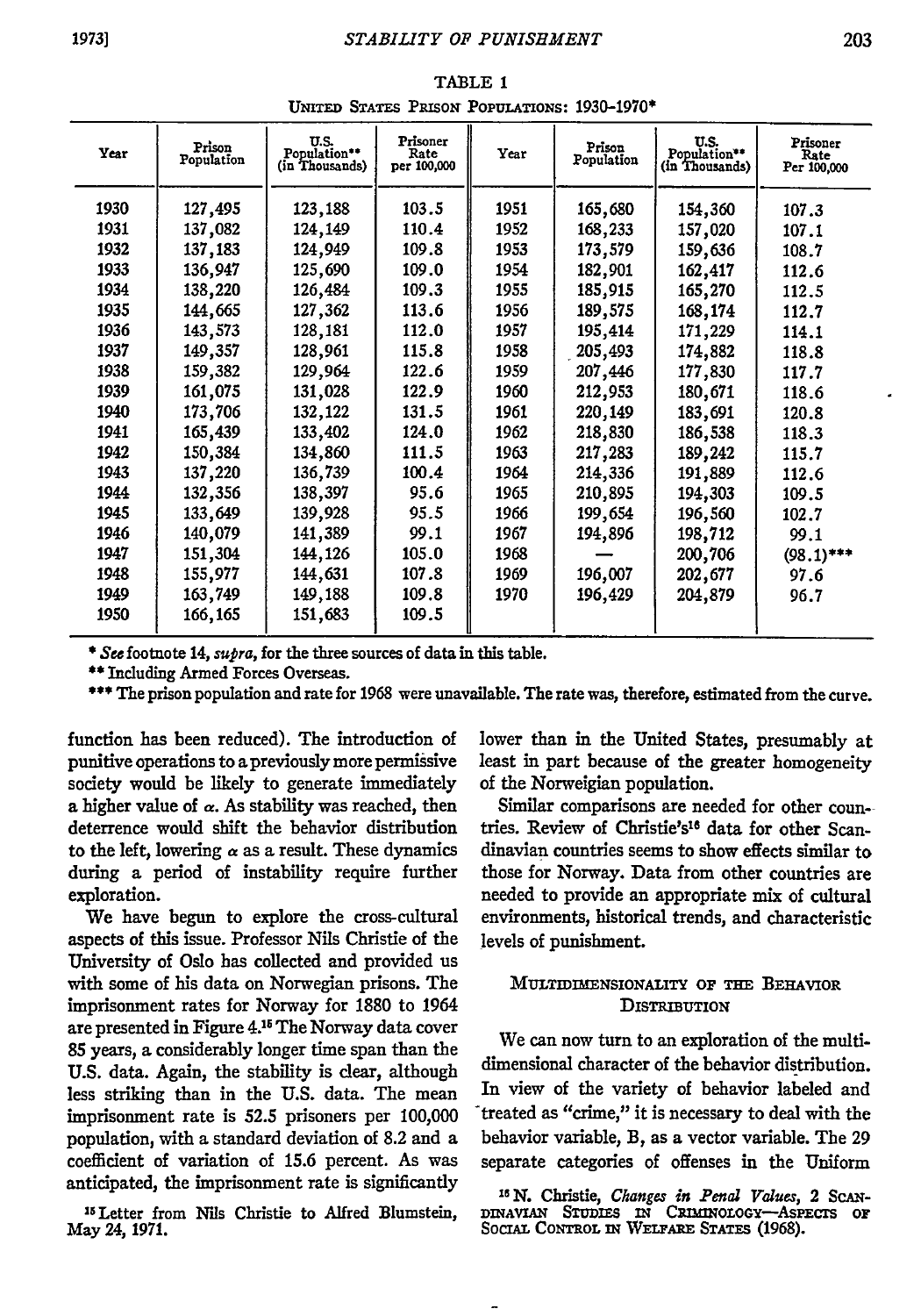

Crime Reports,<sup>17</sup> for instance, include such internally diverse categories as other assaults, sex offenses, disorderly conduct, and "all other offenses (except traffic)."

Treating B as a vector requires a revision of expression (1) as follows:

$$
\alpha = \int_{B_{0_1}}^{\infty} \cdots \int_{B_{0_n}}^{\infty} g(x_1, \cdots, x_n)
$$
  
 
$$
\cdot C(x_1, \cdots, x_n) f_B(x_1, \cdots, x_n) dx_1 \cdots dx_n
$$
 (3)

In this case, then, changes can occur along any of the dimensions of the behavior distribution. Thus, some actual crime rates can increase while others decrease. More severe punishment can be imposed on some crimes while others receive more gentle treatment. In particular, since B<sub>0</sub> is now a vector of the form  $(B_{0_1}, B_{0_2}, \cdots, B_{0_n})$ , there is a wide range of choices in setting the individual  $B_{0i}$  components subject only to the requirement expressed in equation (3) above that the total integral be  $\alpha$ . Thus, as the behavior distribution shifts, the threshholds for some serious crimes, say murder and robbery, can remain fairly constant,

<sup>17</sup> FEDERAL BUREAU OF INVESTIGATION, UNIFORM CRIME REPORTS (1970). The categories used are the following: murder and nonnegligent manslaughter; manslaughter by negligence; forcible rape; robbery; aggravated assault; burglary; larceny; auto theft; other assaults; arson; forgery and counterfeiting;<br>fraud; embezzlement; stolen property; vandalism; weapons; prostitution; sex offenses; narcotic drug laws; gambling; offenses against family and children; driving under the influence; liquor laws; drunkenness; disorderly conduct; vagrancy; all other offenses (except traffic); suspicion; curfew.

while the  $B_0$  levels of some other components change in order to maintain a constant  $\alpha$ .

The prime candidates for more significant revision are the non-victim crimes. As the behavior distribution shifts to the right (i.e., an increase in the occurrence of criminal deviance), then the society can become more lenient with respect to such crimes. This leniency can take several forms. The corresponding component of  $B_0$  can be increased so that only the more serious version of that behavior is dealt with (e.g., narcotics traffic rather than use). Alternatively, the severity of the punishment function,  $g(x)$ , can be reduced by an increased willingness on the part of prosecutors, judges, or juries to drop charges or to use lesser charges. Judges can reduce the punishment by more frequent use of probation or suspended sentences. Prison sentences can be shortened by either changes in sentencing by judges or earlier release on parole. All of these serve to reduce the contribution to  $\alpha$  by those offenses on which adaptation occurs.

These effects can be explored with the arrest data for 1960, 1965 and 1970 reported in the 1970 Uniform Crime Reports (Table 2). During the period 1960 to 1970, there was an increase of 31 percent in reported arrests with an increase of over 20 percent in the second half of the decade alone. During this same decade, the number of reported index crimes increased by 176 percent and the crime rate per population increased by 144 percent.<sup>18</sup> Similar increases were reported for the crimes of violence (156 percent and 126 percent)

$$
^{18} \, \text{Id. at 65.}
$$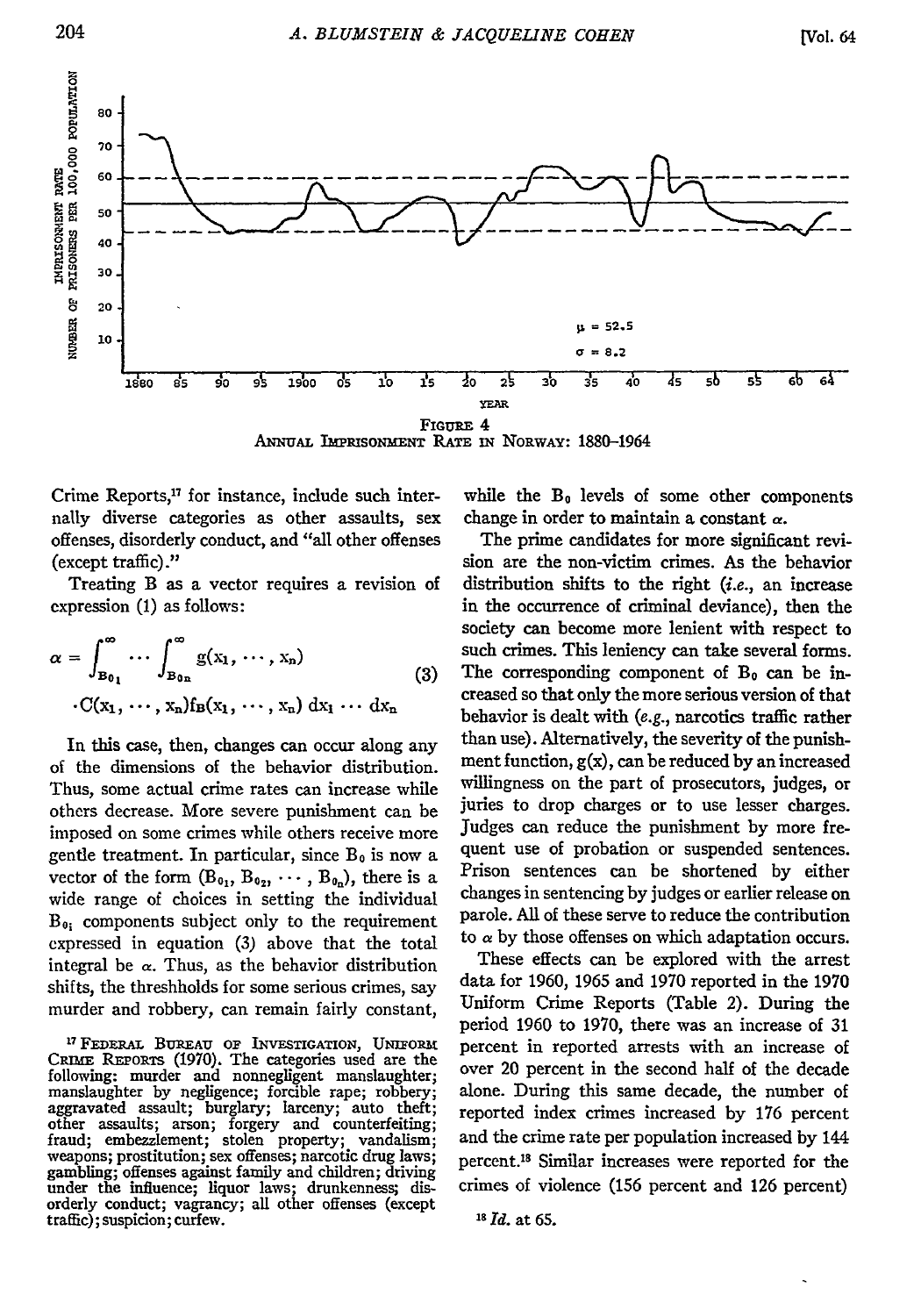|                       |                               | 1970 Arrests <sup>a</sup> | Percentage Change in<br>Arrests |           |  |
|-----------------------|-------------------------------|---------------------------|---------------------------------|-----------|--|
| Crime Type            | Number<br>(in thou-<br>sands) | Rate/<br>100.000          | 1960-70 <sup>b</sup>            | 1965-70°  |  |
| Total                 | 6,500.3                       | 4,287.7                   | $+31.0%$                        | $+20.7\%$ |  |
| Violent <sup>d</sup>  | 241.9                         | 159.6                     | $+83.2$                         | $+48.4$   |  |
| Property <sup>d</sup> | 1,028.9                       | 678.6                     | $+87.4$                         | $+40.5$   |  |
| Robbery               | 87.7                          | 57.8                      | $+120.2$                        | $+80.5$   |  |
| Burglary              | 285.4                         | 188.3                     | $+61.6$                         | $+32.4$   |  |
| Larcenv               | 616.1                         | 406.4                     | $+108.2$                        | $+51.1$   |  |
| Stolen Prop-          | 61.5                          | 40.6                      | $+358.5$                        | $+206.3$  |  |
| erty                  |                               |                           |                                 |           |  |
| Narcotics             | 346.4                         | 228.5                     | $+740.6$                        | $+575.0$  |  |
| Prostitution          | 49.3                          | 32.5                      | $+57.6$                         | $+37.4$   |  |
| Liquor Laws           | 222.5                         | 146.7                     | $+58.8$                         | $+13.9$   |  |
| Sex Offenses          | 49.3                          | 32.5                      | $-23.3$                         | $-22.3$   |  |
| Gambling              | 84.8                          | 55.9                      | $-38.1$                         | $-28.6$   |  |
| Drunkenness           | 1,512.7                       | 997.8                     | $-14.4$                         | $-8.5$    |  |
| Disorderly<br>Cond.   | 589.6                         | 388.9                     | $+2.8$                          | $-6.4$    |  |
| Vagrancy              | 101.1                         | 66.7                      | -- 41.5                         | $-17.2$   |  |
| Suspicion             | 70.2                          | 46.3                      | $-56.4$                         | $-18.4$   |  |
| Family/<br>Children   | 56.6                          | 37.3                      | $-5.6$                          | $-15.7$   |  |
|                       |                               |                           |                                 |           |  |

TRENDS IN UNITED STATES ARRESTS FOR SELECTED CRIME TYPES\*

\* All crime types with a decrease in arrests are shown in the table. Those crime types not shown changed at rates similar to those indicated for the aggregated categories of violent and property crimes.

The figures in each column are not directly comparable since they are based on different reporting populations. The 1970 arrest figures in columns 1 and 2 are the most complete indicating arrest data from all agencies reporting in 1970. The percentage changes from 1960 to 1970 and from 1965 to 1970 use subsets of this data. In each case only data available from those agencies reporting in both years (1960 and 1970, or 1965 and 1970) are used. The percentage changes, therefore, represent changes in the number of arrests for comparable population bases.

<sup>s</sup> Source: FEDERAL BUREAU OF INVESTIGATION, UNIFORM CRIME REPORTS-1970 Table 23. See footnote 17 supra.

 $b$  Source: Id. at Table 24.

<sup>c</sup> Source: *Id.* at Table 25.

<sup>d</sup> The category of violent crimes includes murder and non-negligent manslaughter, negligent manslaughter, forcible rape, robbery and aggravated assault. Property crimes include burglary, larceny and auto theft.

and for the crimes against property (180 percent and 147 percent). There is considerable debate<sup>19</sup> over how much of this increase is due to increases in reporting rate, how much is due to the effects of inflation (e.g., an increase in the price of bicycles increases the number of index larcenies of \$50 or more), and how much is due to other non-hehavioral shifts that cannot easily be calibrated. Despite these uncertainties, it is generally accepted, as concluded by the President's Commission on Law Enforcement and the Administration of Justice, that:

1. The number of offenses—crimes of violence, crimes against property, and most others as wellhas been increasing. Naturally, population growth is one of the significant contributing factors in the total amount of crime.

2. Most forms of crime-especially crimes against property-are increasing faster than population growth.<sup>20</sup>

These conclusions were reached in 1966, when the reported crime rate increase was less than in the remaining years of the decade. It can thus reasonably be asserted that there was a significant shift to the right in the United States' behavior distribution during the 1960's.

Table 2 lists only a selection of the large majority of the crime types for which reported arrests have increased. It lists all seven of the 29 crime types whose reported arrests have decreased: sex offenses, gambling, drunkenness, disorderly conduct, vagrancy, suspicion, and offenses against family and children. Aside from offenses against family and children (which involve matters like non-support and desertion, and which may be more civil than criminal in nature), these are all victimless crimes, and are of the kind where the discretion over B<sub>0</sub> has the greatest flexibility.

The striking exception in this pattern of decline in arrests for non-victim crimes is the violation of narcotics and drugs laws for which arrests have increased by 740 percent over the entire decade and by 575 percent over its last five years. This rate of increase in the drug law arrests is clearly contradictory to the trends in the other victimless

<sup>20</sup> PRESIDENT'S COMMISSION ON LAW ENFORCEMENT AND THE ADMINISTRATION OF JUSTICE, TASK FORCE<br>REPORT: CRIME AND ITS IMPACT-AN ASSESSMENT 40  $(1967).$ 

<sup>&</sup>lt;sup>19</sup> See, e.g., 2 STAFF REPORTS OF THE NATIONAL COM-MISSION ON THE CAUSES AND PREVENTION OF VIOLENCE -CRIMES OF VIOLENCE (1969); M. Wolfgang, Uniform<br>Crime Reports: A Critical Appraisal, 111 U. PA. L.<br>REV. 708 (1963).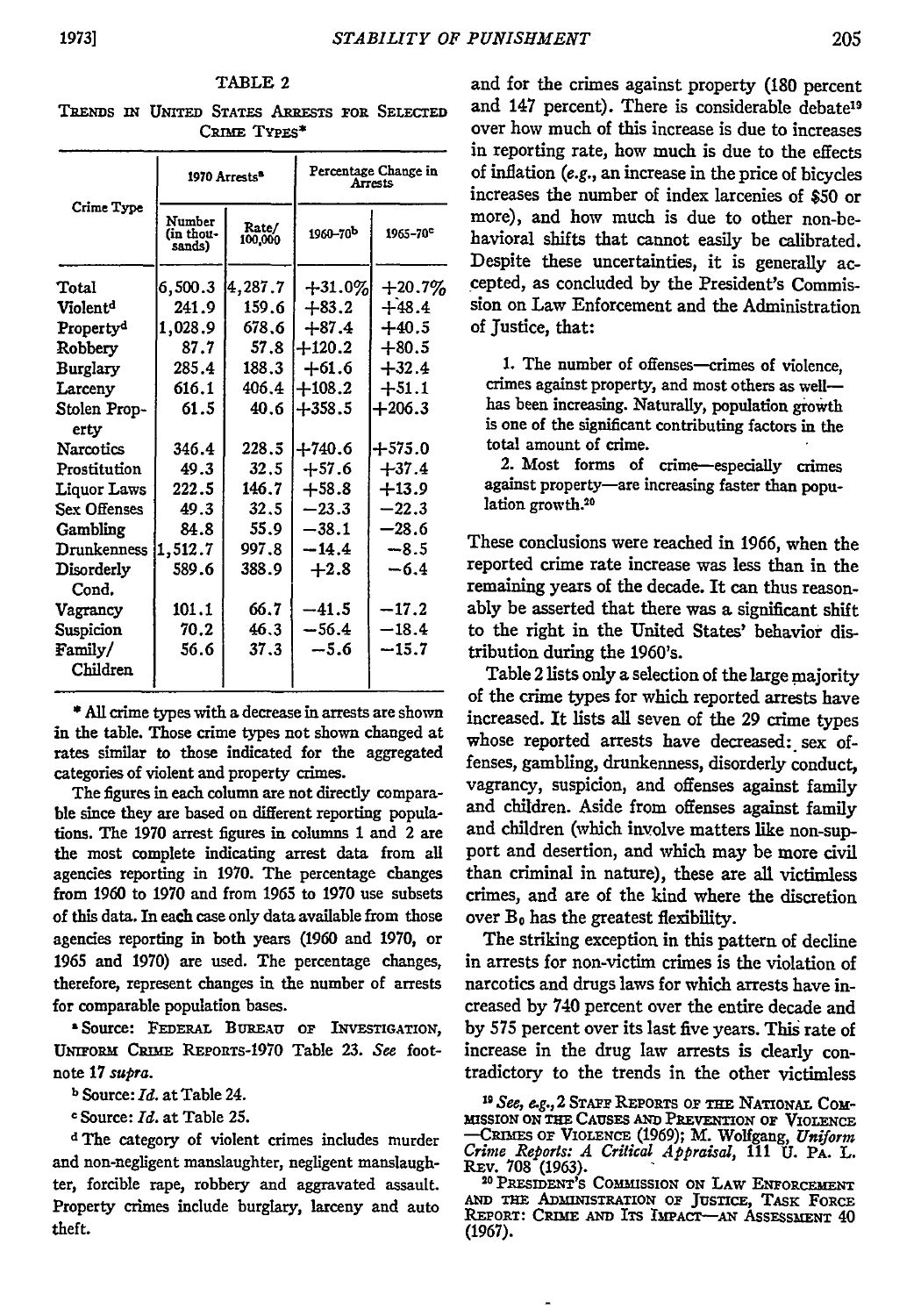crimes. The explanation for this effect can only result from a consideration of the dynamics of the adaptation process. The shift of the **Bo** values in response to shifts in the behavior distribution is certainly not instantaneous. Rather, the  $B_0$  shift results from various forms of recognition of the need for the shift, and a subsequent accommodation. Thus, it may be hypothesized that during the latter part of the sixties, drug abuse, including marijuana and narcotics, expanded so rapidly *(i.e.,* the behavior distribution rapidly moved to the right on the narcotics-laws dimension) that any revision of enforcement policies could not keep up with that shift. The rapidity of the behavioral shift is indicated by the fact that there was only one narcotics arrest recorded in the Wolfgang cohort of 9,945 Philadelphia boys who had amassed 10,214 arrests by the time they were 18 years old in 1963.<sup>21</sup>

The sharp increase in drug law arrests has led to a significant re-examination of the laws, and several clear steps have been taken to increase  $B_0$ . In the Comprehensive Drug Abuse Prevention and Control Act of 1970,<sup>22</sup> Congress changed possession of marijuana for personal use from a felony to a misdemeanor.<sup>23</sup> In 1972, the National Commission on Marijuana and Drug Abuse recommended-that possession of marijuana for personal use should no longer be a federal or state offense.<sup>24</sup> These moves are clearly in the direction of a liberalized adaptation of  $B_0$  to the shifts in the behavior distribution, lagged perhaps by several years.

Thus, in the case of narcotics we see that a transformation of the behavior distribution to the right led to an increase in the punishment for drug use, with an associated growth in  $\alpha$ . A reaction against this increase has led to the establishment of new, more tolerant  $B_0$  values. The dynamics of this process, including assessment of the time lags in the response system, still need further exploration.

The **359** percent increase in the number of arrests for stolen property is also illuminating. The criminal justice system can maintain a constant  $\alpha$ , not only by moving  $B_0$ , but also by adjusting

**MARIJUANA AND DRUG** ABUSE-MARIJUANA: A **SIGNAL** o MISUNDERSTANDING **(1972).**

the severity of punishment, g(B), for a given behavior. One of the ways this is accomplished is by reducing the severity of the offense charged. In many jurisdictions, an individual arrested for theft is often charged with the trio of burglary, larceny and receiving or possessing stolen property. Burglary requires the most rigid standards of proof for conviction and carries the most severe sentences, and the opposite is true for stolen-goods offenses. In the face of a general property-crime arrest rate increase of about 8 percent per year over the decade, and an increase over the decade of 62 percent in burglary arrests and 108 percent in larceny arrests, the rate of increase in stolen-goods arrests has been about **359** percent. Thus, it would appear that many individuals who formerly would have been charged with burglary or larceny are being charged with the less serious offense of receiving stolen goods.

This whole process of  $\alpha$ -stabilization is fundamentally an implicit one. There is no individual or body within the society that says "our  $\alpha$  is too high, let us revise our  $g(B)$  function or our  $B_0$ 's." Rather, this description merely reflects the marginal changes resulting from an intricate, continuous process in which a complex of social forces, continually in conflict, win and lose a series of small battles. Certainly judicial authority represents a significant factor in these outcomes. The sequence of liberal criminal law decisions of the Warren Court did their share to maintain  $\alpha$ . By making it harder to convict a defendant, they presumably reduced the conviction function, C(B). One of the results of this was an increase in the need for better evidence to warrant conviction, and the consequent use of lesser arrest charges like receiving stolen goods.

#### POLIcY CONJECrURES **AND SUMMARY**

Evidence seems to be developing that the United States crime rate increases of the 1960's are leveling off and may even begin to decline. It is still an open question how much of this can be attributed to demographic effects (e.g., aging of the population) and how much to resources committed to the enforcement or prevention activities engendered by the public concern over the problem of crime. If, however, we do hypothesize that the United States behavior distribution is now shifting to the left  $(i.e.,$ less crime is occurring), then some conjectures are possible about the society's response to those shifts in the 1970's.

<sup>21</sup> M. WoiLGANG, R. FIGLIo & T. SELLIN, **DE-**LINQUENCY IN A BIRTH COHORT 69 (1972).

<sup>=</sup>The Comprehensive Drug Abuse Prevention and Control Act of 1970, 84 Stat. **1236** (codified in scattered sections of 21, 42 U.S.C.). ' 21 **U.S.C.** § 844 **(1972).** 24 **REPORT** OF? **THE NATIONAL** COMMISSION **ON**